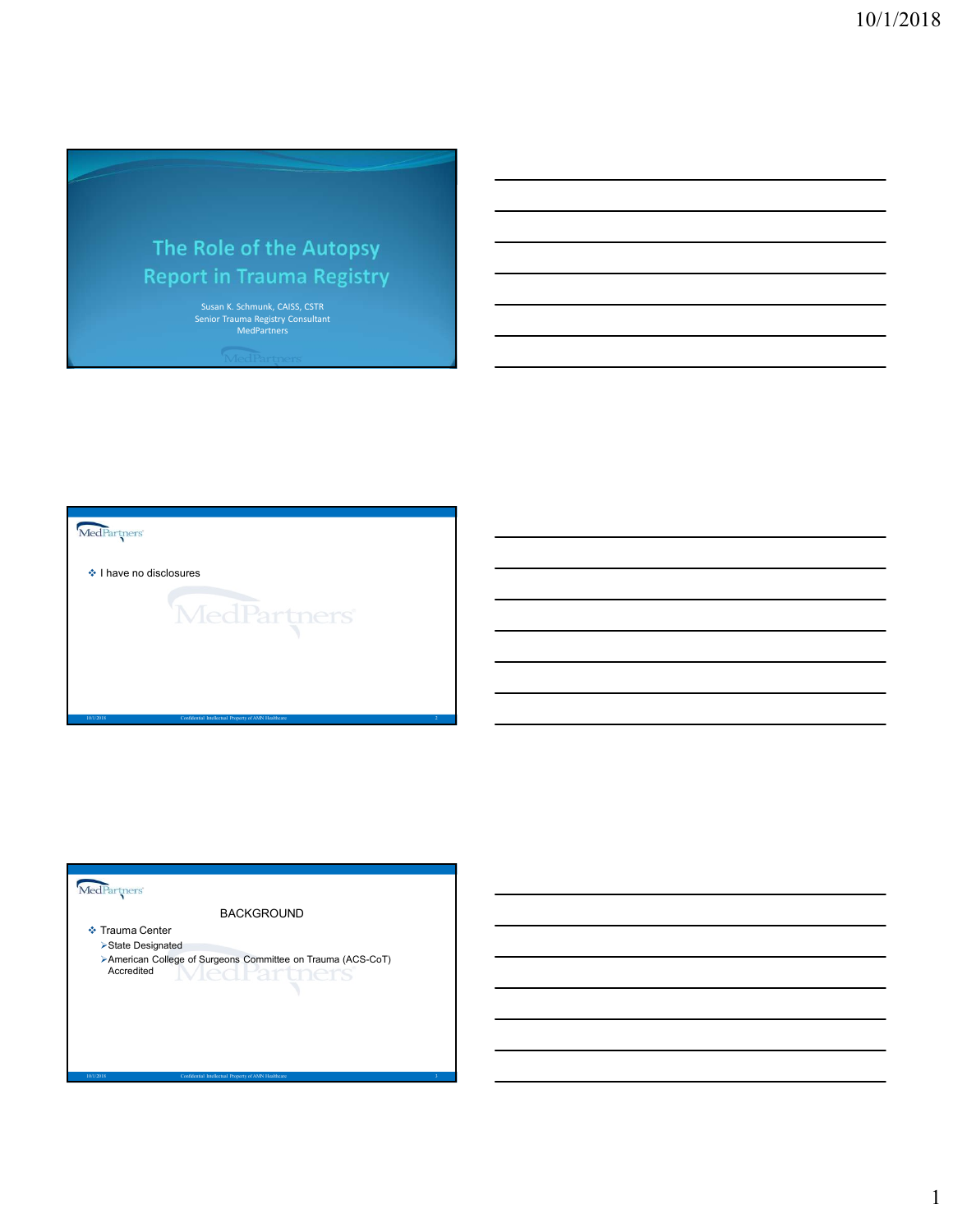





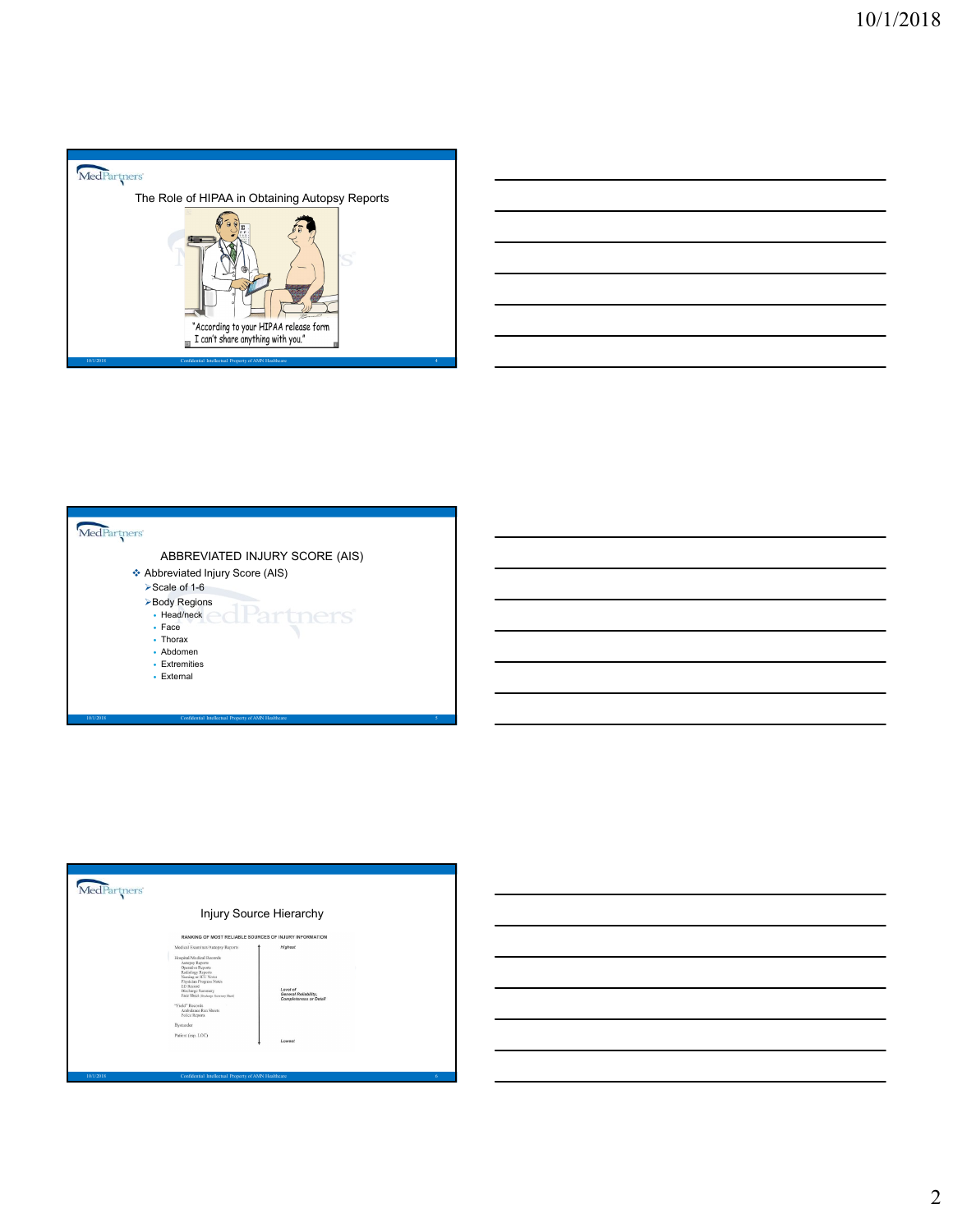|                                                             |                                                                                                                                                                                                   |                                                                                                                                                                                                                                                                                                                                                                                                                                                                                                                                                                       |                                                                                                                                                                                                                                                                                                                                                                                                                                                                                                                                                                                 |  |  | 10/1/2018 |
|-------------------------------------------------------------|---------------------------------------------------------------------------------------------------------------------------------------------------------------------------------------------------|-----------------------------------------------------------------------------------------------------------------------------------------------------------------------------------------------------------------------------------------------------------------------------------------------------------------------------------------------------------------------------------------------------------------------------------------------------------------------------------------------------------------------------------------------------------------------|---------------------------------------------------------------------------------------------------------------------------------------------------------------------------------------------------------------------------------------------------------------------------------------------------------------------------------------------------------------------------------------------------------------------------------------------------------------------------------------------------------------------------------------------------------------------------------|--|--|-----------|
|                                                             |                                                                                                                                                                                                   |                                                                                                                                                                                                                                                                                                                                                                                                                                                                                                                                                                       |                                                                                                                                                                                                                                                                                                                                                                                                                                                                                                                                                                                 |  |  |           |
|                                                             |                                                                                                                                                                                                   |                                                                                                                                                                                                                                                                                                                                                                                                                                                                                                                                                                       |                                                                                                                                                                                                                                                                                                                                                                                                                                                                                                                                                                                 |  |  |           |
|                                                             |                                                                                                                                                                                                   |                                                                                                                                                                                                                                                                                                                                                                                                                                                                                                                                                                       |                                                                                                                                                                                                                                                                                                                                                                                                                                                                                                                                                                                 |  |  |           |
|                                                             |                                                                                                                                                                                                   |                                                                                                                                                                                                                                                                                                                                                                                                                                                                                                                                                                       |                                                                                                                                                                                                                                                                                                                                                                                                                                                                                                                                                                                 |  |  |           |
|                                                             |                                                                                                                                                                                                   |                                                                                                                                                                                                                                                                                                                                                                                                                                                                                                                                                                       |                                                                                                                                                                                                                                                                                                                                                                                                                                                                                                                                                                                 |  |  |           |
|                                                             | SOURCE<br>Medical exam                                                                                                                                                                            | $\begin{array}{ll} \texttt{ADVANTAGES} \\ \texttt{• very detailed} \\ \texttt{• complete listing of injuries} \\ \texttt{• very detailed if well does} \end{array}$                                                                                                                                                                                                                                                                                                                                                                                                   | DISADVANTAGE(S)                                                                                                                                                                                                                                                                                                                                                                                                                                                                                                                                                                 |  |  |           |
| MedPartners                                                 | reports<br>Autopsy reports                                                                                                                                                                        |                                                                                                                                                                                                                                                                                                                                                                                                                                                                                                                                                                       | $\begin{tabular}{l} \textbf{O} \textbf{B} \textbf{ADW} \textbf{ATG} \textbf{B} \textbf{S} \textbf{D} \textbf{S} \textbf{D} \textbf{S} \textbf{D} \textbf{D} \textbf{D} \textbf{B} \textbf{D} \textbf{D} \textbf{B} \textbf{D} \textbf{D} \textbf{B} \textbf{D} \textbf{S} \textbf{S} \textbf{S} \textbf{S} \textbf{S} \textbf{D} \textbf{D} \textbf{D} \textbf{B} \textbf{B} \textbf{B} \textbf{B} \textbf{B} \textbf{B}$                                                                                                                                                       |  |  |           |
|                                                             | Operative reports                                                                                                                                                                                 |                                                                                                                                                                                                                                                                                                                                                                                                                                                                                                                                                                       |                                                                                                                                                                                                                                                                                                                                                                                                                                                                                                                                                                                 |  |  |           |
|                                                             | $\begin{tabular}{ c c } \hline Radiology reports\\ imaging studies\\ \hline \end{tabular}$                                                                                                        |                                                                                                                                                                                                                                                                                                                                                                                                                                                                                                                                                                       |                                                                                                                                                                                                                                                                                                                                                                                                                                                                                                                                                                                 |  |  |           |
|                                                             | Nursing or ICU notes                                                                                                                                                                              |                                                                                                                                                                                                                                                                                                                                                                                                                                                                                                                                                                       |                                                                                                                                                                                                                                                                                                                                                                                                                                                                                                                                                                                 |  |  |           |
|                                                             |                                                                                                                                                                                                   |                                                                                                                                                                                                                                                                                                                                                                                                                                                                                                                                                                       |                                                                                                                                                                                                                                                                                                                                                                                                                                                                                                                                                                                 |  |  |           |
|                                                             | Physician progress notes<br>ED record                                                                                                                                                             |                                                                                                                                                                                                                                                                                                                                                                                                                                                                                                                                                                       |                                                                                                                                                                                                                                                                                                                                                                                                                                                                                                                                                                                 |  |  |           |
|                                                             | Discharge sur                                                                                                                                                                                     |                                                                                                                                                                                                                                                                                                                                                                                                                                                                                                                                                                       |                                                                                                                                                                                                                                                                                                                                                                                                                                                                                                                                                                                 |  |  |           |
|                                                             |                                                                                                                                                                                                   |                                                                                                                                                                                                                                                                                                                                                                                                                                                                                                                                                                       | $\begin{tabular}{p{0.85\textwidth}} \centering \begin{tabular}{p{0.85\textwidth}} \centering \end{tabular} \centering \begin{tabular}{p{0.85\textwidth}} \centering \end{tabular} \centering \begin{tabular}{p{0.85\textwidth}} \centering \end{tabular} \centering \begin{tabular}{p{0.85\textwidth}} \centering \end{tabular} \centering \begin{tabular}{p{0.85\textwidth}} \centering \end{tabular} \centering \begin{tabular}{p{0.85\textwidth}} \centering \end{tabular} \centering \begin{tabular}{p{0.85\textwidth}} \centering \end{tabular} \centering \begin{tabular$ |  |  |           |
|                                                             | $\begin{tabular}{ l l } \hline \textbf{Free sheet} \\ \textbf{(discharge summary)} \\ \hline "Field" records \\ \textbf{Andolance run sheets} \\ \textbf{Police reports} \\ \hline \end{tabular}$ | $\begin{array}{l} \bullet \text{~continuous~} \text{~of~diagness}\\ \bullet \text{~continuous~} \text{ICD codes}\\ \bullet \text{~continuous~} \text{bottom~abot} \\ \bullet \text{~continuous~} \text{bound} \\ \bullet \text{~value~} \text{~~value~} \text{~~} \text{time} \\ \bullet \text{~value~} \text{~~value~} \text{~~value~} \\ \bullet \text{~num~} \text{pro to~} \text{t} \text{sim} \text{t} \\ \bullet \text{out~} \text{right~} \text{~~value~} \\ \bullet \text{out~} \text{time~value~} \text{~~value~} \\ \bullet \text{non} \text{circ~} \text{$ | · may be unreliable                                                                                                                                                                                                                                                                                                                                                                                                                                                                                                                                                             |  |  |           |
|                                                             | atient (self-reported)                                                                                                                                                                            |                                                                                                                                                                                                                                                                                                                                                                                                                                                                                                                                                                       | may be unreliable                                                                                                                                                                                                                                                                                                                                                                                                                                                                                                                                                               |  |  |           |
|                                                             |                                                                                                                                                                                                   |                                                                                                                                                                                                                                                                                                                                                                                                                                                                                                                                                                       |                                                                                                                                                                                                                                                                                                                                                                                                                                                                                                                                                                                 |  |  |           |
|                                                             |                                                                                                                                                                                                   |                                                                                                                                                                                                                                                                                                                                                                                                                                                                                                                                                                       |                                                                                                                                                                                                                                                                                                                                                                                                                                                                                                                                                                                 |  |  |           |
|                                                             |                                                                                                                                                                                                   |                                                                                                                                                                                                                                                                                                                                                                                                                                                                                                                                                                       |                                                                                                                                                                                                                                                                                                                                                                                                                                                                                                                                                                                 |  |  |           |
|                                                             |                                                                                                                                                                                                   |                                                                                                                                                                                                                                                                                                                                                                                                                                                                                                                                                                       |                                                                                                                                                                                                                                                                                                                                                                                                                                                                                                                                                                                 |  |  |           |
|                                                             |                                                                                                                                                                                                   |                                                                                                                                                                                                                                                                                                                                                                                                                                                                                                                                                                       |                                                                                                                                                                                                                                                                                                                                                                                                                                                                                                                                                                                 |  |  |           |
|                                                             |                                                                                                                                                                                                   |                                                                                                                                                                                                                                                                                                                                                                                                                                                                                                                                                                       |                                                                                                                                                                                                                                                                                                                                                                                                                                                                                                                                                                                 |  |  |           |
|                                                             |                                                                                                                                                                                                   |                                                                                                                                                                                                                                                                                                                                                                                                                                                                                                                                                                       |                                                                                                                                                                                                                                                                                                                                                                                                                                                                                                                                                                                 |  |  |           |
|                                                             |                                                                                                                                                                                                   |                                                                                                                                                                                                                                                                                                                                                                                                                                                                                                                                                                       | Other Information Available from the ME/C                                                                                                                                                                                                                                                                                                                                                                                                                                                                                                                                       |  |  |           |
| MedPartners<br>❖ Demographics<br>❖ Injury Description       |                                                                                                                                                                                                   |                                                                                                                                                                                                                                                                                                                                                                                                                                                                                                                                                                       |                                                                                                                                                                                                                                                                                                                                                                                                                                                                                                                                                                                 |  |  |           |
| Scene Information (such as address)                         |                                                                                                                                                                                                   |                                                                                                                                                                                                                                                                                                                                                                                                                                                                                                                                                                       |                                                                                                                                                                                                                                                                                                                                                                                                                                                                                                                                                                                 |  |  |           |
| ❖ Mechanism of Injury                                       |                                                                                                                                                                                                   | ેલા વા                                                                                                                                                                                                                                                                                                                                                                                                                                                                                                                                                                | tners                                                                                                                                                                                                                                                                                                                                                                                                                                                                                                                                                                           |  |  |           |
| ▶ Position in vehicle<br>Restraints, airbags, crash helmets |                                                                                                                                                                                                   |                                                                                                                                                                                                                                                                                                                                                                                                                                                                                                                                                                       |                                                                                                                                                                                                                                                                                                                                                                                                                                                                                                                                                                                 |  |  |           |
|                                                             |                                                                                                                                                                                                   |                                                                                                                                                                                                                                                                                                                                                                                                                                                                                                                                                                       |                                                                                                                                                                                                                                                                                                                                                                                                                                                                                                                                                                                 |  |  |           |
|                                                             |                                                                                                                                                                                                   |                                                                                                                                                                                                                                                                                                                                                                                                                                                                                                                                                                       |                                                                                                                                                                                                                                                                                                                                                                                                                                                                                                                                                                                 |  |  |           |
| ❖ Pre-existing conditions                                   |                                                                                                                                                                                                   |                                                                                                                                                                                                                                                                                                                                                                                                                                                                                                                                                                       |                                                                                                                                                                                                                                                                                                                                                                                                                                                                                                                                                                                 |  |  |           |
|                                                             |                                                                                                                                                                                                   | Confidential Intellectual Property of AMN Healthca                                                                                                                                                                                                                                                                                                                                                                                                                                                                                                                    |                                                                                                                                                                                                                                                                                                                                                                                                                                                                                                                                                                                 |  |  |           |
|                                                             |                                                                                                                                                                                                   |                                                                                                                                                                                                                                                                                                                                                                                                                                                                                                                                                                       |                                                                                                                                                                                                                                                                                                                                                                                                                                                                                                                                                                                 |  |  |           |

| <u> 1989 - Andrea Andrew Maria (h. 1989).</u>                                                                          |  |  |  |
|------------------------------------------------------------------------------------------------------------------------|--|--|--|
|                                                                                                                        |  |  |  |
| <u> 1989 - Andrea Andrew Maria (h. 1989).</u>                                                                          |  |  |  |
| <u> 1989 - Johann Barn, mars ann an t-Amhainn an t-Amhainn an t-Amhainn an t-Amhainn an t-Amhainn an t-Amhainn an </u> |  |  |  |
|                                                                                                                        |  |  |  |
| <u> 1989 - Johann Barn, mars ann an t-Amhain ann an t-Amhain ann an t-Amhain ann an t-Amhain an t-Amhain ann an t-</u> |  |  |  |
|                                                                                                                        |  |  |  |

- $\triangleleft$  Demographics
- ❖ Injury Description
- ◆ Scene Information (such as address)
- \* Mechanism of Injury **COLPATTIONS** Position in vehicle
	- Restraints, airbags, crash helmets
- ❖ Pre-existing conditions

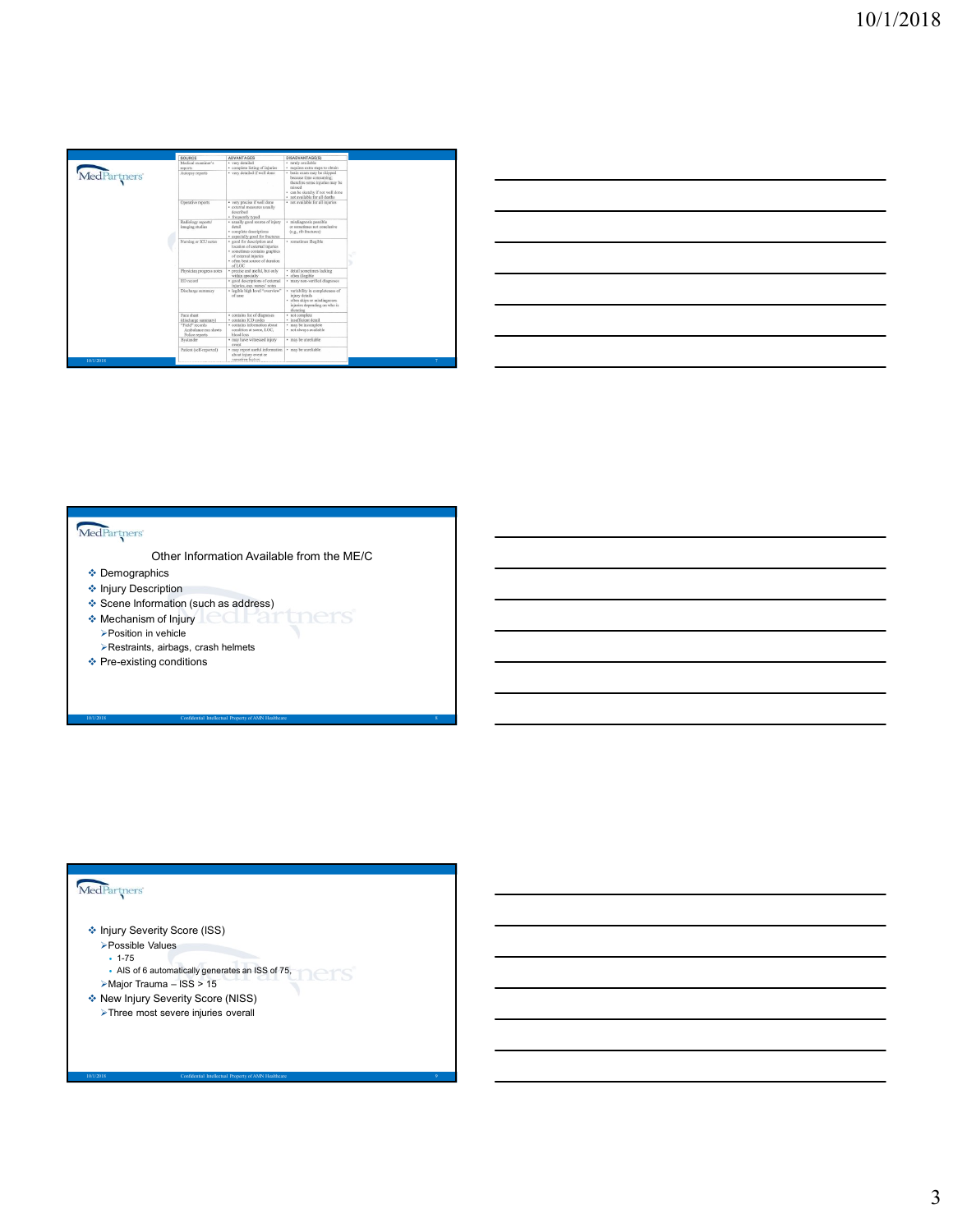| MedPartners |                      |                                                   |                      |                                           |  |
|-------------|----------------------|---------------------------------------------------|----------------------|-------------------------------------------|--|
|             |                      | Injury Severity Score (ISS)                       |                      |                                           |  |
|             | 蹦                    | lijay<br>Desciption                               | $\sqrt{5}$           | $\frac{\text{Sym}}{\text{log}\text{Im}z}$ |  |
|             | <b>Red &amp; Ned</b> | Cestral Conteilor                                 | ĵ                    | ٩                                         |  |
|             | <b>Box</b>           | <b>kins</b>                                       |                      |                                           |  |
|             | 0st                  | <b>Ridet</b>                                      | ł                    | 16                                        |  |
|             | <b>Mine</b>          | <b>Mor Contain of Ever</b><br>Comple Rudors Scien | š                    | õ                                         |  |
|             | Edoutiv              | Industion                                         | ĵ                    |                                           |  |
|             | External             | kins                                              |                      |                                           |  |
|             |                      |                                                   | Tojoy Seventy Score: | $\overline{\mathbf{y}}$                   |  |









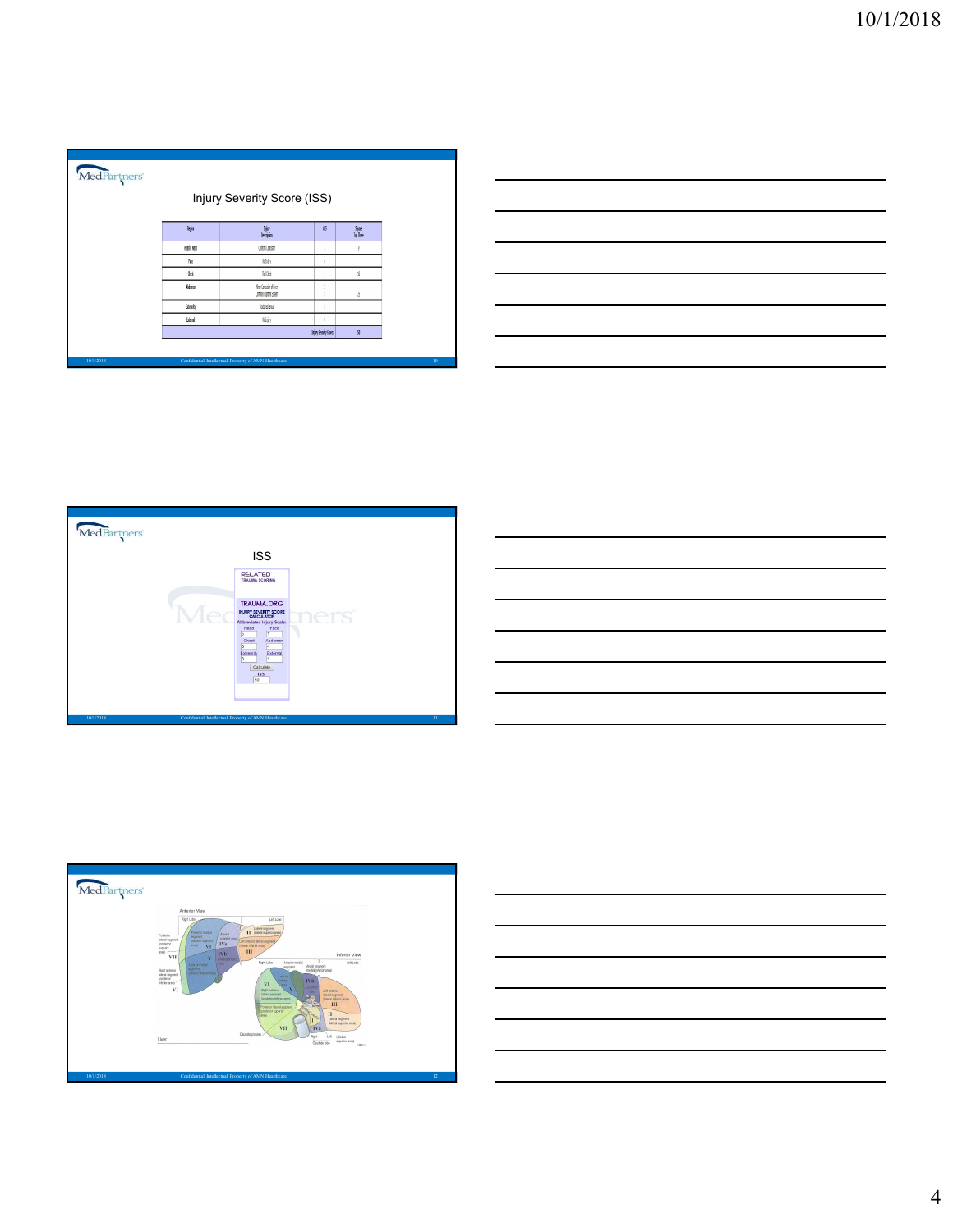Questions from Consultants Hierarchical Coding

Contributions of Consultants<br>
Consultants<br>
Consultants<br>
C: CT scan abdomen/pelvis – spleen normal; kidneys and adrenal<br>
plands normal; liver laceration grade IV injury – multiple deep<br>
liver lacerations The patient is take West the Machineson from Consultants<br>Constant of the Machineson consultants<br>and a formal; liver leaceration grade V injury – multiple deep<br>diacerations. The patient is taken to OR where the operative note states<br>liver lace ❖ Q: CT scan abdomen/pelvis – spleen normal; kidneys and adrenal glands normal; liver laceration grade IV injury – multiple deep<br>lacerations. The patient is taken to OR where the operative note states liver laceration grade V injury. What would you code?  $\begin{array}{|l|l|}\hline \text{10/1/2018}\hline \text{Cuchy}_{\text{W2N}}\end{array} \\\begin{array}{|l|l|} \hline \text{Cauchy}_{\text{W2N}}\end{array} \\\begin{array}{|l|l|} \hline \text{Cauchy}_{\text{W2N}}\end{array} \\\begin{array}{|l|l|} \hline \text{Cauchy}_{\text{H2N}}\end{array} \begin{array}{|l|l|} \hline \text{Cauchy}_{\text{H2N}}\end{array} \begin{array}{|l|l|} \hline \text{Cauchy}_{\text{H2N}}\end{array} \begin{array}{$ 

541828.5 Parenchymal disruption of >75% of a lobe or >3 Couinard's segments in one lobe.

| Confidential Intellectual Property of AMN Healthcare<br>-13<br>MedPartners<br>AIS 2005<br>Injury Description<br>$\Rightarrow$ AIS98<br>$\leftarrow$ AIS98<br>541899.2<br>Liver NFS<br>541899.2<br>541899.2<br>Read coding rule for "Duct Involvement" (page 90).<br>541810.2<br>541810.2<br>541810.2<br>contusion; homatoma NFS<br>subcapsular, ≤50% surface area, or nonexpanding; intraparenchymal ≤10cm<br>541812.2<br>541812.2<br>541812.2<br>in diameter; minor; superficial [OfS I, II]<br>541814.3<br>subcapsular, >50% surface area or expanding; ruptured subcapsular or<br>541814.3<br>541814.3<br>parenchymal; intraparenchymal >10cm or expanding; major [OIS III]<br>541820.2<br>laceration NFS<br>541820.2<br>541820.2<br>simple capsular tears; s3cm parenchymal depth; s10cm long;<br>541822.2<br>541822.2<br>541822.2<br>minor; superficial [OIS II]<br>>3cm parenchymal depth; major duct involvement; moderate [OIS III]<br>541824.3<br>541824.3<br>541824.3<br>541826.4<br>parenchymal disruption ≤75% hepatic lobe; multiple lacerations >3cm deep;<br>541826.4<br>541826.4<br>"burst" injury; major [OIS IV]<br>541828.5<br>parenchymal disruption of >75% of hepatic lobe or >3 Coulnard's<br>541828.5<br>541828.5<br>segments within a single lobe; or involving retrohepatic vena cava/<br>central hepatic veins; massive; complex [OIS V]<br>hepatic avulsion (total separation of all vascular attachments) [OIS VI]<br>541830.6<br>541830.6<br>541830.6<br>541840.4<br>541840.4<br>541840.4<br>rupture<br>Use "rupture" only when a more detailed descriptor is not available.<br>542099.2<br>Mesentery NFS<br>542099.2<br>542099.2<br>542010.2<br>contusion; hematoma<br>542010.2<br>542010.2<br>542020.2<br>laceration NFS<br>542020.2<br>542020.2<br>542022.2<br>542022.2<br>minor; superficial<br>542022.2<br>542024.3<br>542024.3<br>542024.3<br>major |           |                                         |          |          |  |  |  |  |
|-----------------------------------------------------------------------------------------------------------------------------------------------------------------------------------------------------------------------------------------------------------------------------------------------------------------------------------------------------------------------------------------------------------------------------------------------------------------------------------------------------------------------------------------------------------------------------------------------------------------------------------------------------------------------------------------------------------------------------------------------------------------------------------------------------------------------------------------------------------------------------------------------------------------------------------------------------------------------------------------------------------------------------------------------------------------------------------------------------------------------------------------------------------------------------------------------------------------------------------------------------------------------------------------------------------------------------------------------------------------------------------------------------------------------------------------------------------------------------------------------------------------------------------------------------------------------------------------------------------------------------------------------------------------------------------------------------------------------------------------------------------------------------------------------------------------------------------------------------------------------------------------|-----------|-----------------------------------------|----------|----------|--|--|--|--|
|                                                                                                                                                                                                                                                                                                                                                                                                                                                                                                                                                                                                                                                                                                                                                                                                                                                                                                                                                                                                                                                                                                                                                                                                                                                                                                                                                                                                                                                                                                                                                                                                                                                                                                                                                                                                                                                                                         |           |                                         |          |          |  |  |  |  |
|                                                                                                                                                                                                                                                                                                                                                                                                                                                                                                                                                                                                                                                                                                                                                                                                                                                                                                                                                                                                                                                                                                                                                                                                                                                                                                                                                                                                                                                                                                                                                                                                                                                                                                                                                                                                                                                                                         |           |                                         |          |          |  |  |  |  |
|                                                                                                                                                                                                                                                                                                                                                                                                                                                                                                                                                                                                                                                                                                                                                                                                                                                                                                                                                                                                                                                                                                                                                                                                                                                                                                                                                                                                                                                                                                                                                                                                                                                                                                                                                                                                                                                                                         | 10/1/2018 |                                         |          |          |  |  |  |  |
|                                                                                                                                                                                                                                                                                                                                                                                                                                                                                                                                                                                                                                                                                                                                                                                                                                                                                                                                                                                                                                                                                                                                                                                                                                                                                                                                                                                                                                                                                                                                                                                                                                                                                                                                                                                                                                                                                         |           |                                         |          |          |  |  |  |  |
|                                                                                                                                                                                                                                                                                                                                                                                                                                                                                                                                                                                                                                                                                                                                                                                                                                                                                                                                                                                                                                                                                                                                                                                                                                                                                                                                                                                                                                                                                                                                                                                                                                                                                                                                                                                                                                                                                         |           |                                         |          |          |  |  |  |  |
|                                                                                                                                                                                                                                                                                                                                                                                                                                                                                                                                                                                                                                                                                                                                                                                                                                                                                                                                                                                                                                                                                                                                                                                                                                                                                                                                                                                                                                                                                                                                                                                                                                                                                                                                                                                                                                                                                         |           |                                         |          |          |  |  |  |  |
|                                                                                                                                                                                                                                                                                                                                                                                                                                                                                                                                                                                                                                                                                                                                                                                                                                                                                                                                                                                                                                                                                                                                                                                                                                                                                                                                                                                                                                                                                                                                                                                                                                                                                                                                                                                                                                                                                         |           |                                         |          |          |  |  |  |  |
|                                                                                                                                                                                                                                                                                                                                                                                                                                                                                                                                                                                                                                                                                                                                                                                                                                                                                                                                                                                                                                                                                                                                                                                                                                                                                                                                                                                                                                                                                                                                                                                                                                                                                                                                                                                                                                                                                         |           |                                         |          |          |  |  |  |  |
|                                                                                                                                                                                                                                                                                                                                                                                                                                                                                                                                                                                                                                                                                                                                                                                                                                                                                                                                                                                                                                                                                                                                                                                                                                                                                                                                                                                                                                                                                                                                                                                                                                                                                                                                                                                                                                                                                         |           |                                         |          |          |  |  |  |  |
|                                                                                                                                                                                                                                                                                                                                                                                                                                                                                                                                                                                                                                                                                                                                                                                                                                                                                                                                                                                                                                                                                                                                                                                                                                                                                                                                                                                                                                                                                                                                                                                                                                                                                                                                                                                                                                                                                         |           |                                         |          |          |  |  |  |  |
|                                                                                                                                                                                                                                                                                                                                                                                                                                                                                                                                                                                                                                                                                                                                                                                                                                                                                                                                                                                                                                                                                                                                                                                                                                                                                                                                                                                                                                                                                                                                                                                                                                                                                                                                                                                                                                                                                         |           |                                         |          |          |  |  |  |  |
|                                                                                                                                                                                                                                                                                                                                                                                                                                                                                                                                                                                                                                                                                                                                                                                                                                                                                                                                                                                                                                                                                                                                                                                                                                                                                                                                                                                                                                                                                                                                                                                                                                                                                                                                                                                                                                                                                         |           |                                         |          |          |  |  |  |  |
|                                                                                                                                                                                                                                                                                                                                                                                                                                                                                                                                                                                                                                                                                                                                                                                                                                                                                                                                                                                                                                                                                                                                                                                                                                                                                                                                                                                                                                                                                                                                                                                                                                                                                                                                                                                                                                                                                         |           |                                         |          |          |  |  |  |  |
|                                                                                                                                                                                                                                                                                                                                                                                                                                                                                                                                                                                                                                                                                                                                                                                                                                                                                                                                                                                                                                                                                                                                                                                                                                                                                                                                                                                                                                                                                                                                                                                                                                                                                                                                                                                                                                                                                         |           |                                         |          |          |  |  |  |  |
|                                                                                                                                                                                                                                                                                                                                                                                                                                                                                                                                                                                                                                                                                                                                                                                                                                                                                                                                                                                                                                                                                                                                                                                                                                                                                                                                                                                                                                                                                                                                                                                                                                                                                                                                                                                                                                                                                         |           |                                         |          |          |  |  |  |  |
|                                                                                                                                                                                                                                                                                                                                                                                                                                                                                                                                                                                                                                                                                                                                                                                                                                                                                                                                                                                                                                                                                                                                                                                                                                                                                                                                                                                                                                                                                                                                                                                                                                                                                                                                                                                                                                                                                         |           |                                         |          |          |  |  |  |  |
|                                                                                                                                                                                                                                                                                                                                                                                                                                                                                                                                                                                                                                                                                                                                                                                                                                                                                                                                                                                                                                                                                                                                                                                                                                                                                                                                                                                                                                                                                                                                                                                                                                                                                                                                                                                                                                                                                         |           |                                         |          |          |  |  |  |  |
|                                                                                                                                                                                                                                                                                                                                                                                                                                                                                                                                                                                                                                                                                                                                                                                                                                                                                                                                                                                                                                                                                                                                                                                                                                                                                                                                                                                                                                                                                                                                                                                                                                                                                                                                                                                                                                                                                         |           |                                         |          |          |  |  |  |  |
|                                                                                                                                                                                                                                                                                                                                                                                                                                                                                                                                                                                                                                                                                                                                                                                                                                                                                                                                                                                                                                                                                                                                                                                                                                                                                                                                                                                                                                                                                                                                                                                                                                                                                                                                                                                                                                                                                         |           |                                         |          |          |  |  |  |  |
|                                                                                                                                                                                                                                                                                                                                                                                                                                                                                                                                                                                                                                                                                                                                                                                                                                                                                                                                                                                                                                                                                                                                                                                                                                                                                                                                                                                                                                                                                                                                                                                                                                                                                                                                                                                                                                                                                         |           |                                         |          |          |  |  |  |  |
|                                                                                                                                                                                                                                                                                                                                                                                                                                                                                                                                                                                                                                                                                                                                                                                                                                                                                                                                                                                                                                                                                                                                                                                                                                                                                                                                                                                                                                                                                                                                                                                                                                                                                                                                                                                                                                                                                         |           |                                         |          |          |  |  |  |  |
|                                                                                                                                                                                                                                                                                                                                                                                                                                                                                                                                                                                                                                                                                                                                                                                                                                                                                                                                                                                                                                                                                                                                                                                                                                                                                                                                                                                                                                                                                                                                                                                                                                                                                                                                                                                                                                                                                         |           |                                         |          |          |  |  |  |  |
|                                                                                                                                                                                                                                                                                                                                                                                                                                                                                                                                                                                                                                                                                                                                                                                                                                                                                                                                                                                                                                                                                                                                                                                                                                                                                                                                                                                                                                                                                                                                                                                                                                                                                                                                                                                                                                                                                         |           |                                         |          |          |  |  |  |  |
|                                                                                                                                                                                                                                                                                                                                                                                                                                                                                                                                                                                                                                                                                                                                                                                                                                                                                                                                                                                                                                                                                                                                                                                                                                                                                                                                                                                                                                                                                                                                                                                                                                                                                                                                                                                                                                                                                         |           |                                         |          |          |  |  |  |  |
|                                                                                                                                                                                                                                                                                                                                                                                                                                                                                                                                                                                                                                                                                                                                                                                                                                                                                                                                                                                                                                                                                                                                                                                                                                                                                                                                                                                                                                                                                                                                                                                                                                                                                                                                                                                                                                                                                         |           |                                         |          |          |  |  |  |  |
|                                                                                                                                                                                                                                                                                                                                                                                                                                                                                                                                                                                                                                                                                                                                                                                                                                                                                                                                                                                                                                                                                                                                                                                                                                                                                                                                                                                                                                                                                                                                                                                                                                                                                                                                                                                                                                                                                         | 542026.4  | massive; avulsion; complex; tissue loss | 542026.4 | 542026.4 |  |  |  |  |
|                                                                                                                                                                                                                                                                                                                                                                                                                                                                                                                                                                                                                                                                                                                                                                                                                                                                                                                                                                                                                                                                                                                                                                                                                                                                                                                                                                                                                                                                                                                                                                                                                                                                                                                                                                                                                                                                                         |           |                                         |          |          |  |  |  |  |
| Confidential Intellectual Property of AMN Healthcare<br>14 <sub>1</sub>                                                                                                                                                                                                                                                                                                                                                                                                                                                                                                                                                                                                                                                                                                                                                                                                                                                                                                                                                                                                                                                                                                                                                                                                                                                                                                                                                                                                                                                                                                                                                                                                                                                                                                                                                                                                                 | 10/1/2018 |                                         |          |          |  |  |  |  |
|                                                                                                                                                                                                                                                                                                                                                                                                                                                                                                                                                                                                                                                                                                                                                                                                                                                                                                                                                                                                                                                                                                                                                                                                                                                                                                                                                                                                                                                                                                                                                                                                                                                                                                                                                                                                                                                                                         |           |                                         |          |          |  |  |  |  |
|                                                                                                                                                                                                                                                                                                                                                                                                                                                                                                                                                                                                                                                                                                                                                                                                                                                                                                                                                                                                                                                                                                                                                                                                                                                                                                                                                                                                                                                                                                                                                                                                                                                                                                                                                                                                                                                                                         |           |                                         |          |          |  |  |  |  |
|                                                                                                                                                                                                                                                                                                                                                                                                                                                                                                                                                                                                                                                                                                                                                                                                                                                                                                                                                                                                                                                                                                                                                                                                                                                                                                                                                                                                                                                                                                                                                                                                                                                                                                                                                                                                                                                                                         |           |                                         |          |          |  |  |  |  |
|                                                                                                                                                                                                                                                                                                                                                                                                                                                                                                                                                                                                                                                                                                                                                                                                                                                                                                                                                                                                                                                                                                                                                                                                                                                                                                                                                                                                                                                                                                                                                                                                                                                                                                                                                                                                                                                                                         |           |                                         |          |          |  |  |  |  |
|                                                                                                                                                                                                                                                                                                                                                                                                                                                                                                                                                                                                                                                                                                                                                                                                                                                                                                                                                                                                                                                                                                                                                                                                                                                                                                                                                                                                                                                                                                                                                                                                                                                                                                                                                                                                                                                                                         |           |                                         |          |          |  |  |  |  |

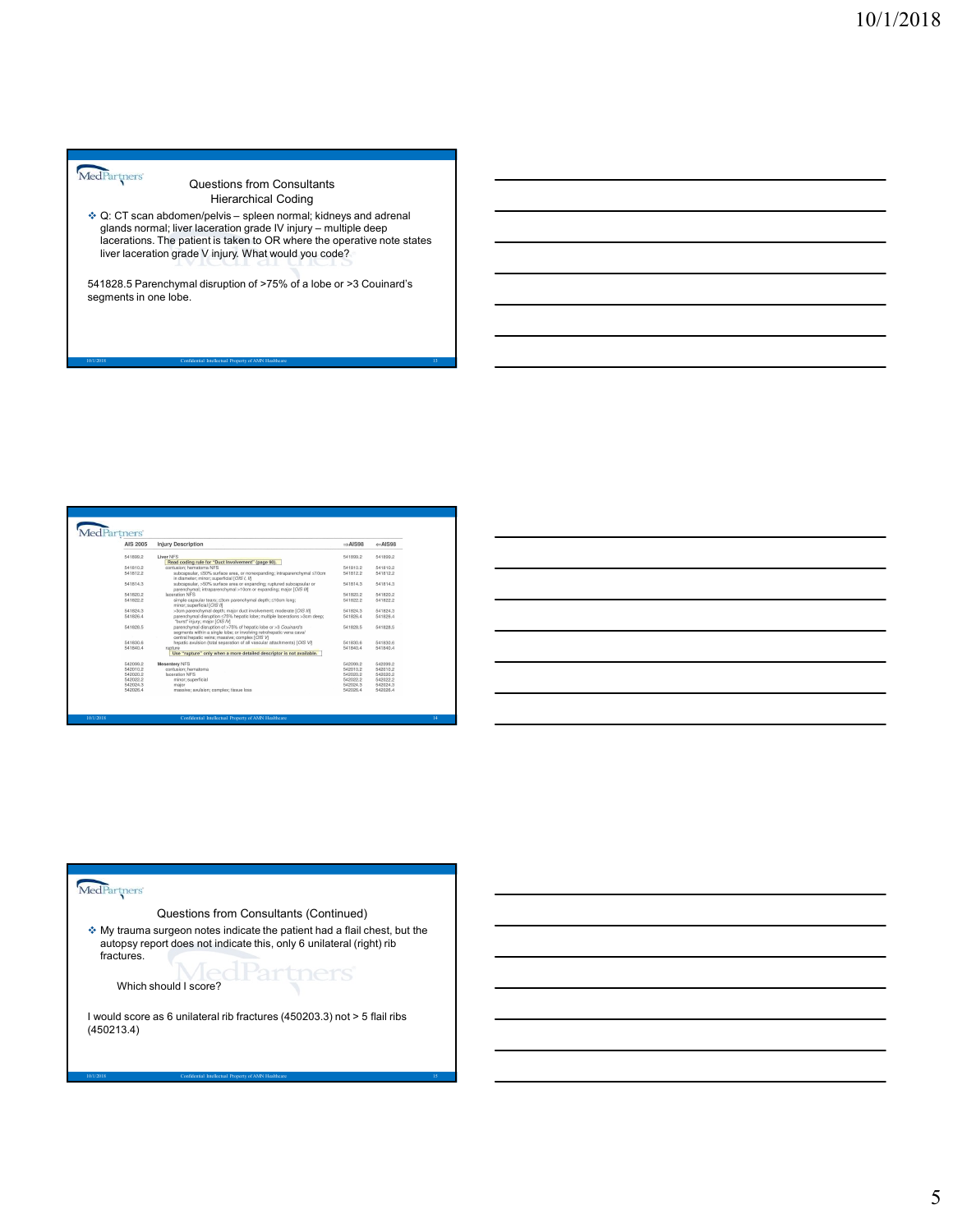- A patient was rushed to the OR and they found certain injuries after opening a chest or abdomen. Some injuries are found and listed in the OP note but not listed in the autopsy report.  $\frac{10/1/2018}{?77}$  Questions from Consultants (Continued)<br>  $\frac{6}{100}$  A patient was nucleated to the CR and they found certain injuries after<br>  $\frac{1}{100}$  Contained Intellectual Property of Property of Revise and Euler
- \* How do I code? | Ical Partners

Based upon the autopsy report

 The Electronic Medical Record (EMR) contains a CT of the Abdomen/Pelvis that notes a grade IV liver laceration. The autopsy report states "There is a 1.2 cm parenchymal laceration of the liver".  $\hfill$ This is consistent with a grade III laceration. Markingtons<br>
Cluestions from Consultants (Continued) 1<br>
The Electroid: Medical Record (CMR) contains a CT of the adegry<br>
Adobre with the adegree and AMN Healthcare Intellectual The adegry<br>
The and consultant Property and S \* The Electronic Medical Record (EMR) contains a CT of the<br>
AbdomentPelvis Bat notes as 12 cm parenchymic laseration. The autopsy<br>
mass consistent with a grade Bill laceration during the liver".<br>
The radiology report would

The radiology report would give me a higher ISS score, why wouldn't I use that? that? The contract of the contract of the contract of the contract of the contract of the contract of the contract of the contract of the contract of the contract of the contract of the contract of the contract of the cont

The autopsy report is considered more accurate than the CT

Why can't the ME grade injuries rather than using vague terms?

It is not required that the ME grade injuries, but only that they accurately and completely document them in the report. The autopry report is considered more accurate than the OT<br>
State Consultants (Continued)<br>
Volty can't the ME grade injuries rather than using vague terms?<br>
It is not required that by ME grade injuries, but only that they